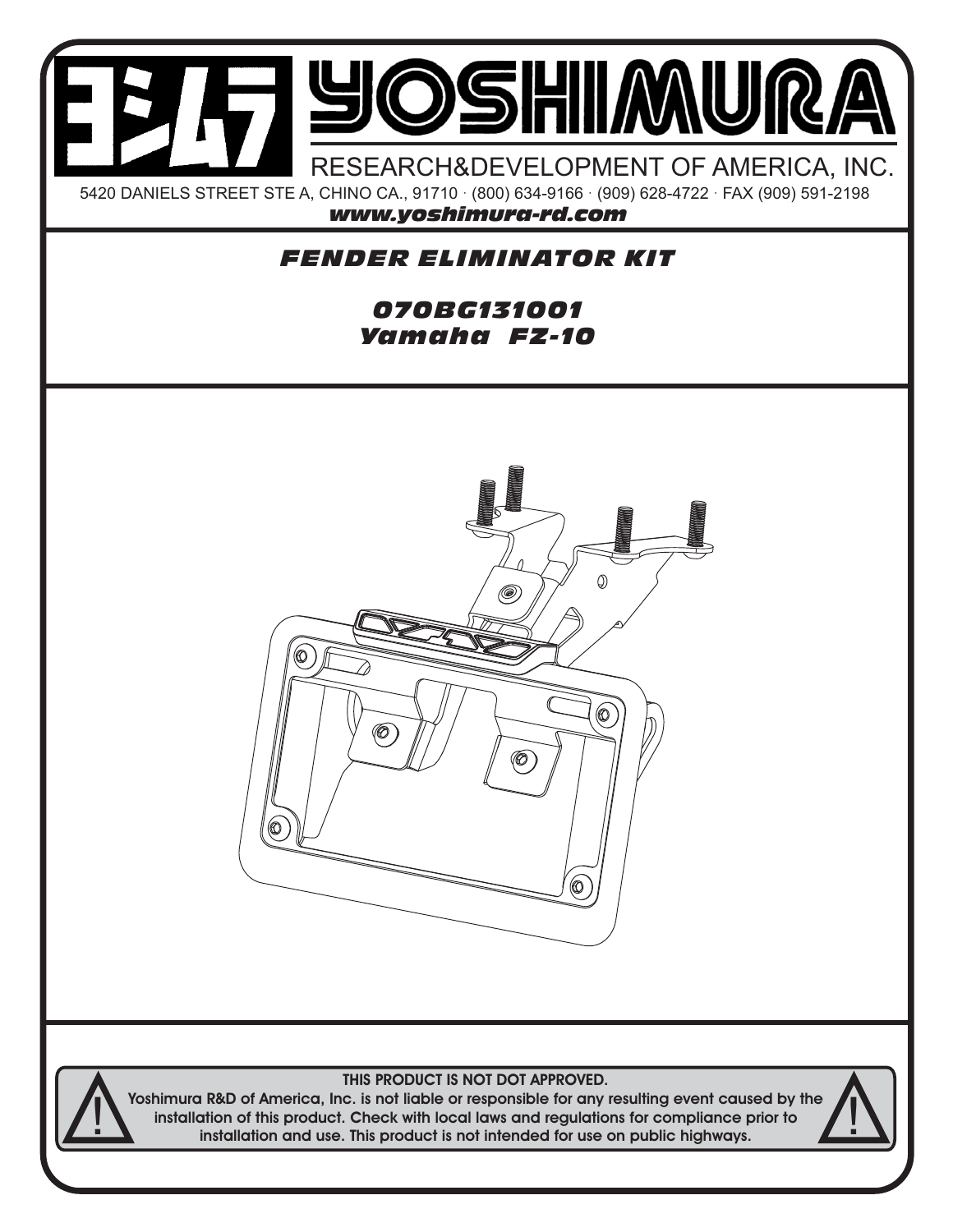## **Assembly Diagram**



| No.                   | <b>Item</b>         | <b>Description</b>                | Qty.           |
|-----------------------|---------------------|-----------------------------------|----------------|
| 1                     | 13100-FEBKT         | <b>Fender Eliminator Bracket</b>  | 1              |
| 2                     | 12200-FEBKT         | License Plate bracket             | 1              |
| 3                     | 070BG-LH-K1         | <b>LED License Plate Light</b>    | 1              |
| 4                     | 070BG-LPF           | License Plate Frame               | 1              |
| 5                     | 13630-TSBL-00       | Left Turn Signal Bracket          | 1              |
| 6                     | 13630-TSBR-00       | <b>Right Turn Signal Bracket</b>  | 1              |
| 7                     | M4X6BHS             | 4mm x 6mm Button Head Screw       | $\overline{2}$ |
| 8                     | M6X10BHS            | 6mm x 10mm Button Head Screw      | $\overline{2}$ |
| 9                     | M6X14BHS            | 6mm x 14mm Button Head Screw      | $\overline{2}$ |
| 10                    | M6X16BHS            | 6mm x 16mm Button Head Screw      | $\overline{2}$ |
| 11                    | M6X20BHS            | 6mm x 20mm Button Head Screw      | 4              |
| 12                    | 6MMWASHER           | 6mm Washer                        | 4              |
| 13                    | 6MMLN               | 6mm Nylon Lock Nut                | 4              |
| $***$                 | <b>BN-SSS-22-18</b> | <b>Butt Connectors</b>            | $\overline{2}$ |
| $***$                 | ZT-300              | <b>Cable Ties</b>                 | 3              |
| $***$                 | 17029               | <b>Yoshimura Sticker Sheet</b>    | 1              |
| <b>Optional Parts</b> |                     |                                   |                |
| $***$                 | 070BGUNVTBKT        | Universal Turn Signal Bracket Kit |                |

\*\*\* The Yoshimura Universal Turn Signal Bracket Kit is to be used with aftermarket stud-mounted turn signals and is sold separately.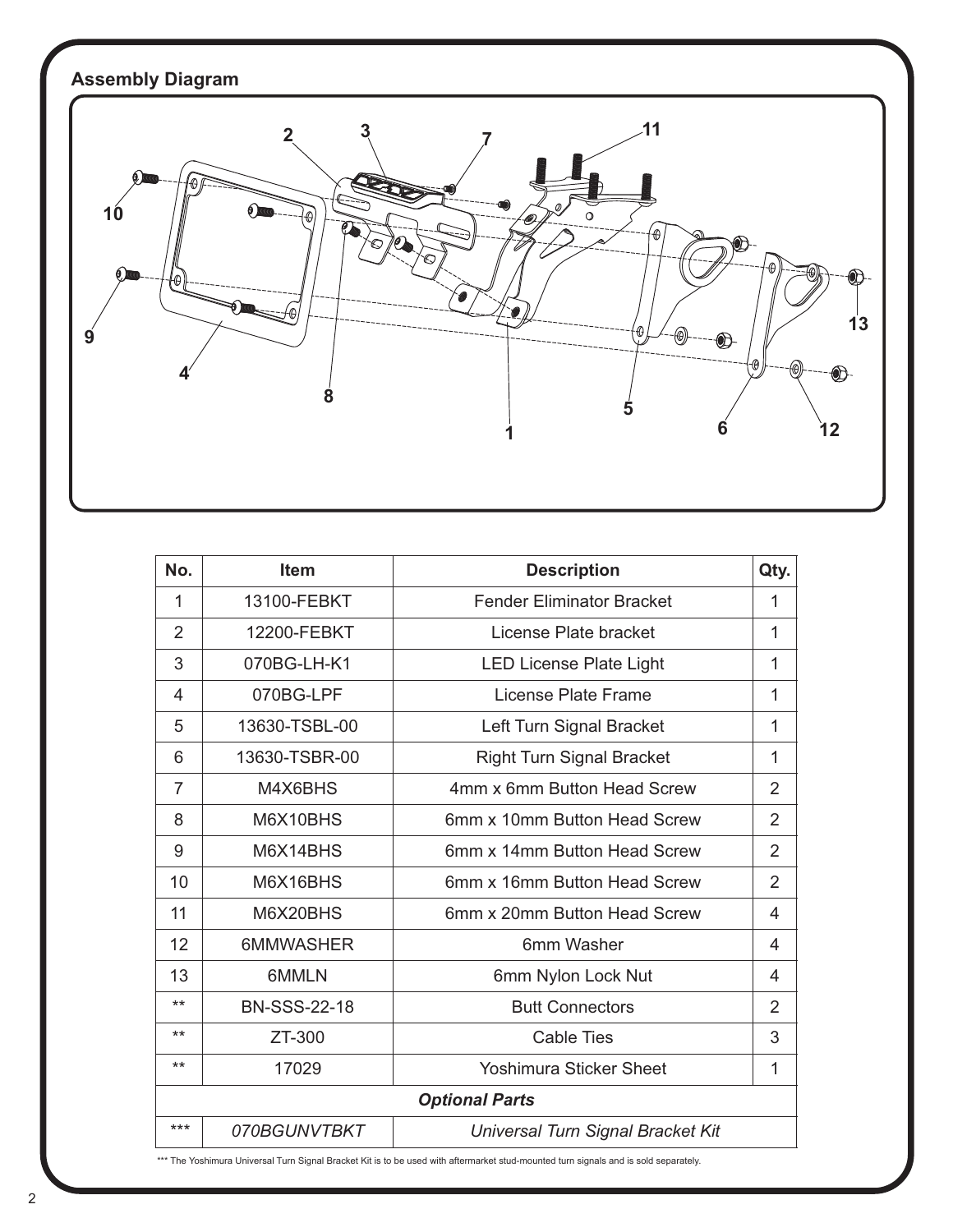## **Removal**

- 1. Remove rider seat.
- 2. Remove left and right rear side cover as per Factory Service/Owners Manual.
- 3. Remove the four bolts securing the seat bracket plate to the frame.
- 4. Locate and disconnect the license plate light and rear turn signal connectors.
- 5. While supporting the stock fender assembly, remove the four nuts securing the fender assembly to the frame.
	- Note: Take precaution when removing the stock fender assembly and avoid snagging the stock license plate light and turn signal connectors as they will be re-used.
- 6. Remove the plastic key hole cover from the stock fender assembly.
	- Note: Key hole cover will be re-used. Do not damage during disassembly.
- 7. Remove left and right turn signals from the stock fender assembly.
- 8. Cut the stock license plate light connector wires on the stock fender assembly side. Be sure to cut at least a 6" section of wire from the connector.

## **Installation**

1. Install (No. 3) *070BG-LH-K1,* Yoshimura license plate light onto (No. 2) *12200-FEBKT,*  Yoshimura license plate bracket using (No. 7)  *M4X6BHS,* 4mm button head screws provided in the kit.



2. Install (No. 1) *13100-FEBKT,* fender eliminator bracket using (No. 11) *M6X20BHS,* 6mm button head screws along with the stock nuts.

3. Install (No. 2) *12200-FEBKT,* license plate bracket onto (No. 1) *13100-FEBKT,* fender eliminator bracket using (No. 8) *M6X10BHS,* 6mm button head screws as shown in the diagram below.



- 4. Install the stock plastic key hole cover onto (No. 1) *13100-FEBKT,* fender eliminator bracket by inserting the key hole cover pins into holes **A** and **B**.
	- Note: Check fitment and function of plastic key hole cover. Confirm that the plastic key hole cover is secure. If required, adjust  *13100-FEBKT*, fender eliminator bracket by pinching the two sides and tightening the four mounting screws.



5. Using the *BN-SSS-22-18* butt connectors provided in the kit, connect the Yoshimura license plate light wires to the stock license plate light wires as follows:

 Blue w/ Red Stripe -to- Red Wire Black Wire -to- Black Wire

- a) Strip the stock fender light wire ends 1/4" - 1/2" and insert into *BN-SSS-22-18,* butt connectors provided in the kit.
- b) Center the spliced wire ends in the middle and using a heatgun or lighter, apply heat evenly on the outer edges of the butt connector to shrink and hold wires in place.